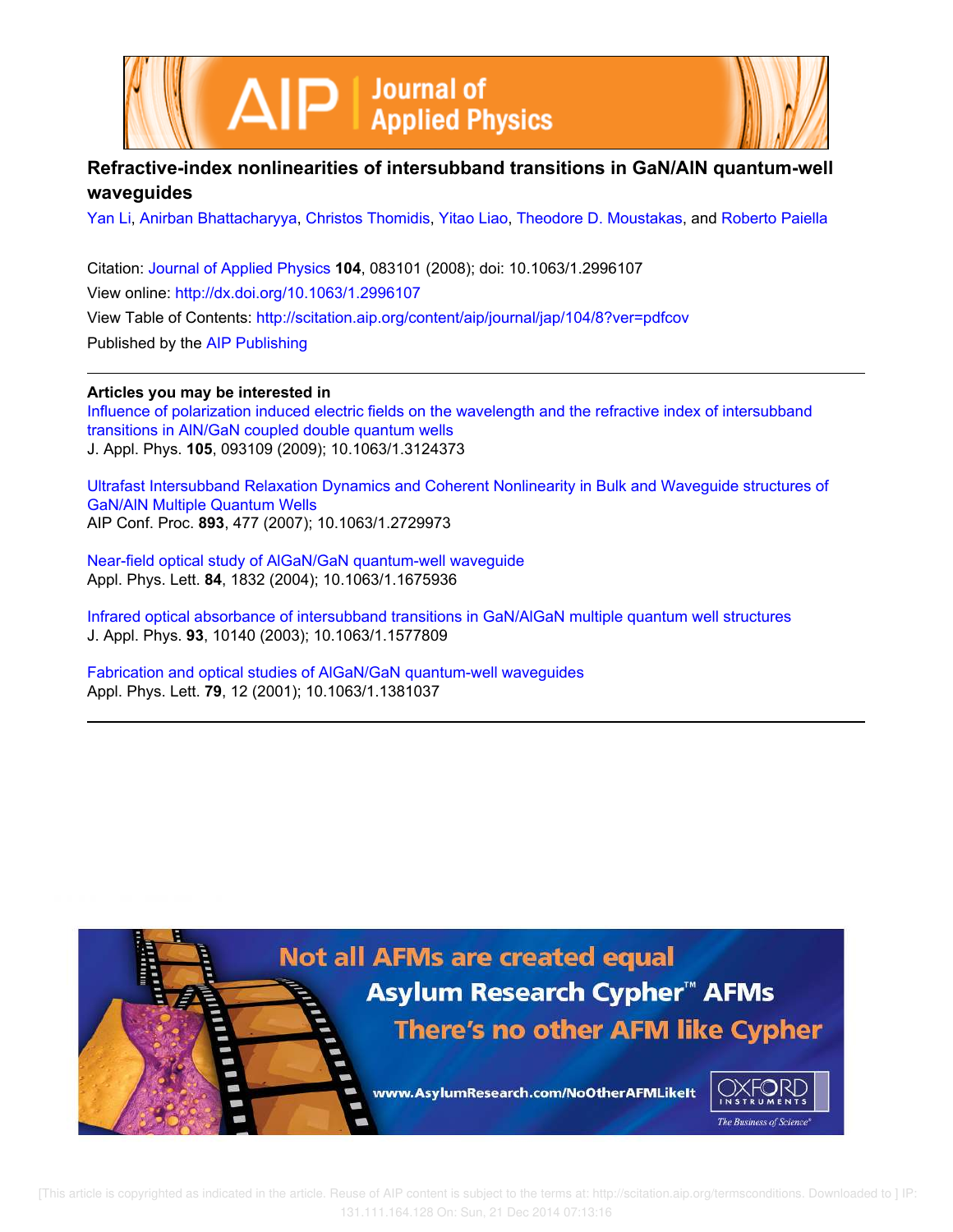## **Refractive-index nonlinearities of intersubband transitions in GaN/AlN quantum-well waveguides**

Yan Li, Anirban Bhattacharyya, Christos Thomidis, Yitao Liao, Theodore D. Moustakas, and Roberto Paiella<sup>a)</sup>

*Department of Electrical and Computer Engineering and Photonics Center, Boston University, 8 St. Mary's Street, Boston, Massachusetts 02215, USA*

Received 24 June 2008; accepted 19 August 2008; published online 16 October 2008-

The refractive-index nonlinearities of intersubband transitions in GaN/AlN quantum-well waveguides are investigated. A large spectral broadening of TM-polarized near-infrared pulses is observed after propagation through these devices due to intersubband self-phase modulation. From the measured data, a nonlinear refractive index  $n_2$  of  $1.8 \times 10^{-12}$  cm<sup>2</sup>/W is estimated at the operating wavelength of 1550 nm. A detailed theoretical model of the intersubband refractive index as a function of wavelength and optical intensity is then presented. This model assumes an inhomogeneously broadened transition line and is based on experimentally determined material and device parameters. The results of this study are finally used to discuss the prospects of nitride quantum wells for all-optical switching via cross-phase modulation. © *2008 American Institute of Physics.* [DOI: 10.1063/1.2996107]

## **I. INTRODUCTION**

Intersubband (ISB) transitions in GaN/Al(Ga)N quantum wells (QWs) have been the subject of extensive research efforts for the past several years. $1<sup>2</sup>$ -17 These heterostructures are characterized by very large conduction-band offsets (up to about 1.75 eV) allowing for ISB transitions at record short wavelengths in the near-infrared spectral region. At the same time, they feature especially fast ISB relaxation lifetimes (a few hundred femtoseconds) due to the highly polar nature of  $(AI)(Ga)N$ . These properties are ideally well suited to the development of ultrafast all-optical modulators and switches operating at fiber-optic communication wavelengths. These devices in turn are expected to play a key role in nextgeneration optical communication networks to enable the implementation of basic signal processing functions directly in the optical domain at data rates of several hundred gigabit/s. Other wide-conduction-band-offset material systems currently being investigated for similar applications include InGaAs/AlAsSb (Ref. 18) and (CdS/ZnSe)/BeTe (Ref. 19) QWs.

In recent years, following extensive ISB absorption spectroscopy studies, $1-8$  several basic device functionalities have been demonstrated with ISB transitions in GaN/ Al(Ga)N QWs including photodetection,  $9,10$  electroabsorption modulation, $11,12$  second harmonic generation, $13$  and optically pumped light emission.<sup>14</sup> All-optical switching via ISB cross-absorption saturation in ridge-waveguide devices has also been demonstrated,  $15,17$  with the expected ultrafast recovery lifetimes. At the same time, control-pulse switching energies on the order of tens of picojoules have been reported, with a lowest value of 38 pJ for a 10 dB signal modulation depth obtained with an optimized waveguide structure.<sup>17</sup> These results strongly validate the promise of ISB cross-absorption saturation in nitride QWs for the development of ultrafast switching devices. An alternative approach to all-optical switching, with important potential advantages in terms of on-state losses, modulation depth, and noise-reduction regenerative capabilities, $^{20}$  is cross-phase modulation. In this case the control pulses are used to induce an ultrafast refractive-index change through a Kerr nonlinearity. The resulting phase modulation of the input signal is then converted into an amplitude modulation with an interferometric arrangement.

In general, ISB transitions can provide a large nonlinear refractive index with ultrafast response lifetime if the operating wavelength is properly detuned from the absorption peak.<sup>21</sup> In this paper we present an extensive investigation of this refractive-index nonlinearity in GaN/AlN QW waveguides designed for operation at fiber-optic communication wavelengths. In particular, in Sec. II we report the experimental demonstration of ISB self-phase modulation (SPM) in these devices, leading to a substantial spectral broadening of ultrafast near-infrared pulses. From the measured broadening, a nonlinear refractive index  $n_2$  of 1.8  $\times 10^{-12}$  cm<sup>2</sup>/W is estimated at the operating wavelength of 1550 nm. In Sec. III we then present a detailed theoretical model of the ISB refractive index of these devices as a function of wavelength and optical intensity. This model assumes an inhomogeneously broadened transition line and is almost entirely based on experimentally determined material and device parameters. Finally, in Sec. IV the results of this analysis are used to discuss the prospects of GaN/AlN QW waveguides for ultrafast all-optical switching via cross-phase modulation.

## **II. EXPERIMENTAL RESULTS**

The QW material used in this work was grown by rf plasma-assisted molecular beam epitaxy on *c*-plane sapphire and consists of a 1.5- $\mu$ m-thick AlN lower cladding layer, 30 a) Electronic mail: rpaiella@bu.edu. The set of the set of the repetitions of identical GaN/AlN QWs, and a 0.6- $\mu$ m-thick and  $\mu$ 

Electronic mail: rpaiella@bu.edu.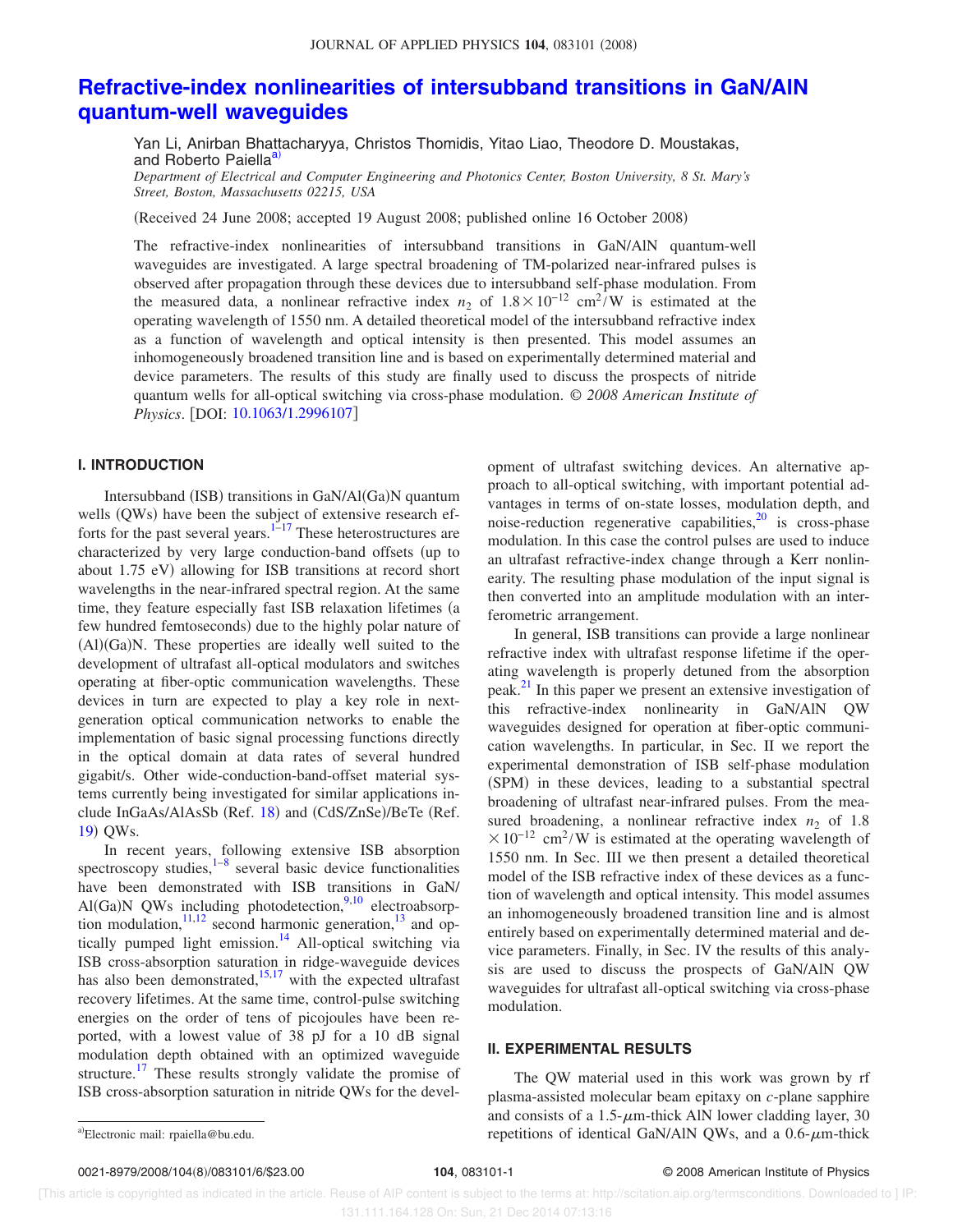

FIG. 1. (Color online) Circles: measured TM transmittance vs in-fiber input pulse energy for a GaN/AlN QW waveguide. Solid curve: numerical fit to the experimental transmittance data. Inset: measured ISB absorption spectrum of the waveguide QW active material.

GaN cap layer. The well and barrier layers have a thickness of 18 and 40 Å, respectively, selected so as to yield an energy separation between the lowest two conduction subbands in the 1.55  $\mu$ m fiber-optic transmission window. A selfconsistent Poisson–Schrödinger equation solver including the intrinsic electric fields of nitride heterostructures was used to design the QWs. The material ISB absorption spectrum was measured via Fourier transform infrared spectroscopy, using a sample that was mirror polished on the substrate side and lapped at 45° on two opposite facets to create a multipass wedge geometry. In particular, given the sample length of about 6 mm and thickness of 300  $\mu$ m, the estimated number of passes through the active region is 20. As shown in the inset of Fig. 1, the measured absorbance spectrum is centered at a photon energy  $h\nu_0$  of 785 meV  $(1.58 \mu m)$  and has full width at half maximum (FWHM)  $h\sigma_{\text{FWHM}}$  of 104 meV. Its peak value is 0.26, which corresponds to an ISB absorption coefficient of approximately  $3.4 \times 10^3$  cm<sup>-1</sup> as estimated using the procedure described in Ref. 22.

Ridge waveguides of different widths (etched through the entire thickness of the GaN cap) were fabricated with this material by photolithography and inductively coupled plasma reactive ion etching. In the resulting devices, the guided modes are confined in the higher-index GaN upper layer and overlap with the QW active region through their evanescent tail into the lower cladding. The thickness of the cap layer was selected to produce a fundamental guided mode with a narrow field profile peaked near the QWs, and correspondingly to maximize its overlap factor  $\Gamma$  with the QWs. At the same time, the fundamental mode has negligibly small amplitude near the sapphire/AlN interface, where a large density of material structural defects exists, which can cause large optical propagation losses. Bars containing several waveguides were then separated after scribing through the backside. Finally, the waveguide facets were carefully polished with fine diamond films to improve their optical quality, since a certain degree of roughness is sometimes created during bar separation due to the lack of common

cleavage planes between *c*-plane sapphire and nitride epitaxial films. In the following, representative data measured with a 1-mm-long  $3$ - $\mu$ m-wide device are presented.

A detailed study of the transmission losses of these waveguides was carried out in Ref. 16 and is summarized in this paragraph as it provides some of the parameter values used in the theoretical model of Sec. III. The input and output coupling efficiency *C* and the nonsaturable propagation loss coefficient  $\alpha_{\text{WG}}$  near 1.55  $\mu$ m were measured via the cutback method, using waveguides with the same ridge structure just described but with thinner QWs providing negligible ISB absorption in this wavelength range. Values of  $C = 0.25$  per facet and  $\alpha_{\text{WG}} = 2(4) \text{dB/mm}$  for TE (TM) polarized light were determined with this procedure, using tapered fibers (polarization maintaining on the input side) to couple the light in and out of the waveguides. Incidentally, the measured 2 dB/mm excess TM losses may be attributed to charged edge dislocations parallel to the growth axis, which can effectively act as a wire-grid polarizer strongly suppressing TM light. $15$ 

Waveguides based on the aforementioned  $(18 \text{ Å})\text{GaN}/(40 \text{ Å})\text{AlN}$  QWs were then found to exhibit an additional saturable loss contribution in the 1.55  $\mu$ m range for TM light only, which is ascribed to ISB absorption according to the polarization selection rules of ISB transitions in QWs. These saturable losses were studied using a passively mode-locked fiber laser with 20 MHz repetition rate, 1550 nm center wavelength, and 240 fs pulse width (as measured by autocorrelation after an identical fiber span). Exemplary data of overall TM transmittance versus in-fiber input pulse energy are shown in Fig. 1 (dotted curve). The fiberto-fiber waveguide transmission losses at low input pulse energies in this case add up to about 40 dB. Accounting for the previously determined 4 dB/mm nonsaturable TM propagation losses and 12 dB (i.e.,  $0.25 \times 0.25$ ) total coupling losses, this corresponds to an unsaturated ISB absorption loss coefficient  $\Gamma \alpha_{\mathrm{ISB}}^{\mathrm{unsat}}$  of 24 dB/mm. A large nonlinear saturation of the waveguide transmission losses is then clearly seen in Fig. 1 as the input pulse energy is increased, which can be exploited for all-optical switching via cross-absorption saturation. The solid line is a theoretical fit used to extract the ISB saturation intensity, as described in Sec. III.

Absorption saturation in these devices is accompanied by an ultrafast refractive-index modulation related to the same ISB carrier dynamics. Specifically, as electrons in the QWs are optically excited from the first to the second conduction subbands (at a rate proportional to the instantaneous intensity propagating in the waveguide), their contribution to the refractive index is temporarily bleached. As a result, a sufficiently intense pulse propagating through the waveguide can experience SPM, i.e., a time-dependent change in its optical phase directly proportional to its intensity waveform. This phenomenon in turn leads to the creation of new optical frequency components (i.e., spectral broadening), whose mutual interference typically leads to the appearance of characteristic oscillatory features in the pulse spectrum.<sup>23</sup>

This behavior has been clearly observed in the GaN/AlN QW waveguides studied in this work. To illustrate, in Fig. 2 we plot the optical spectra of TM- and TE-polarized pulses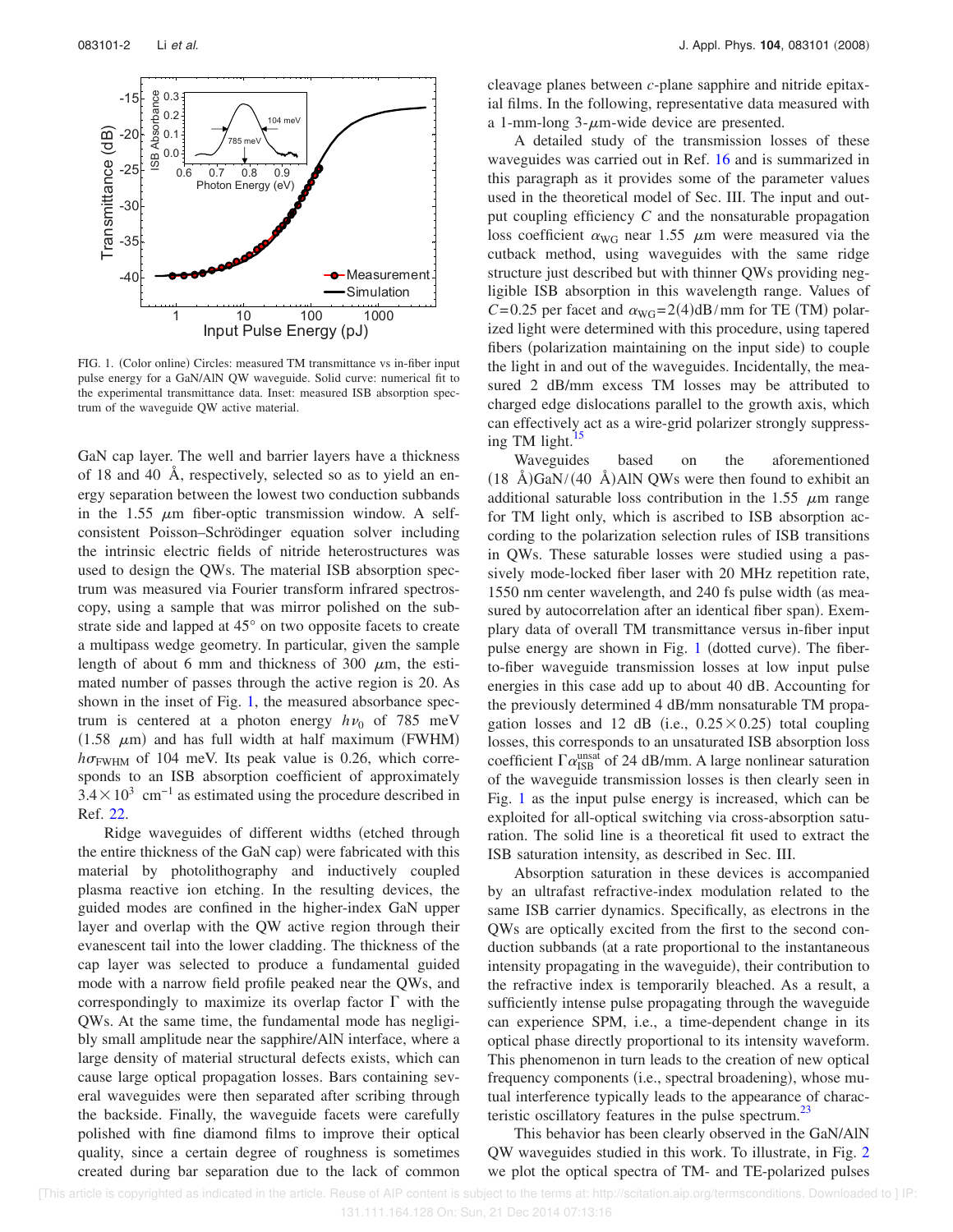

FIG. 2. (Color) Optical spectra of TM (a) and TE (b) pulses after transmission through a GaN/AlN QW waveguide for different values of the in-fiber input pulse energy.

measured after transmission through a 1-mm-long  $3-\mu$ m-wide waveguide for different values of the in-fiber input pulse energy. All spectra have been normalized to unit peak value to more clearly display differences in their line shape. A particularly short (1 m) polarization-maintaining tapered fiber was used in these measurements between the mode-locked fiber laser and the waveguide in order to minimize the amount of temporal broadening and SPM experienced by the optical pulses in the fiber itself. The input pulse energy was varied by carefully moving the input tapered fiber away from the waveguide facet, so as to decrease the light intensity coupled into the device without changing the laser pumping conditions and hence the pulse intensity and waveform in the input fiber span. Similarly, the light polarization was changed by rotating the input fiber, i.e., without affecting the pulse path before the waveguide. The temporal width of the pulses launched onto the input facet is in this case 230 fs, again measured with a two-photon-absorption autocorrelation system after an identical fiber span.

As shown in Fig.  $2(a)$ , if the pulses are TM polarized so that they can couple to ISB transitions, they experience a large spectral broadening with increasing input power, which is attributed to the ISB refractive-index (and hence phase) modulation induced by the pulses themselves. In the lowpower regime, the measured root-mean-square (rms) spectral width at the waveguide output is about 4 nm, roughly the same as that of the incident pulses. At pulse energies large enough to bleach the ISB transitions in the active layer, on the other hand, significantly broader output spectra are measured. At the same time, essentially no change in spectral shape with varying input power is observed with TE polarized light [Fig.  $2(b)$ ], which confirms the ISB origin of this nonlinear optical process. Regarding the detailed shapes of the TM spectra, they are presumably determined by the interplay between dispersion and nonlinear refraction in the waveguide, which is complicated by the strong wavelength dependence of the nonlinear index itself and by the fiberinduced chirp of the input pulses. Similarly, the shape differences between TE and TM spectra at low input powers are attributed to the different index dispersions experienced by the two polarizations in the device.

An estimate of the underlying nonlinear index  $n_2$  can be obtained by noting that in the presence of SPM the rms spectral width is theoretically expected to double when<sup>23,24</sup>

$$
\frac{2\pi}{\lambda} \Gamma n_2 \langle I_{\text{max}} \rangle L = 1.97. \tag{1}
$$

In this equation (which applies to the ideal case of unchirped Gaussian pulses in dispersionless nonlinear media),  $\Gamma$  is the overlap factor with the nonlinear medium,  $\lambda$  is the center wavelength of the pulse spectrum, and *L* is the waveguide length. Finally  $\langle I_{\text{max}} \rangle$  is the pulse peak intensity averaged over *L*, which can be related to the in-fiber input pulse energy approximately as follows:

$$
\langle I_{\text{max}} \rangle = \frac{1 - e^{-\alpha_{\text{tot}}L}}{\alpha_{\text{tot}}L} \frac{CE_p}{A_{\text{eff}}\tau_p},\tag{2}
$$

where  $\alpha_{\text{tot}}$  is the total propagation loss coefficient, *C* is the input coupling efficiency,  $A_{\text{eff}}$  is the modal effective area, and  $\tau_p$  is the pulse width. In the present case we have *L* = 1 mm,  $\lambda = 1550$  nm, *C*=0.25, and  $\tau_p = 230$  fs, as already discussed.  $A_{\text{eff}}$  and  $\Gamma$  are estimated to be 1.8  $\mu$ m<sup>2</sup> and 5.3%, respectively, via a three-dimensional mode calculation based on the beam propagation method. The in-fiber input pulse energy  $E_p$  required to produce a factor-of-two rms spectral broadening is inferred from Fig. 3, where we plot the rms width of the measured TM spectra (normalized to its lowpower value) versus in-fiber input pulse energy. A value of  $E_p \approx 203$  pJ is estimated from these data. Finally, the value of  $\alpha_{\text{tot}}$  corresponding to this input pulse energy is obtained from the transmittance data of Fig. 1 (subtracting the  $12$  dB coupling-loss contribution). The result is  $\alpha_{\text{tot}} \approx 9 \text{ dB/mm}$ .



FIG. 3. Normalized rms width of the optical spectra of Fig.  $2(a)$  vs in-fiber input pulse energy.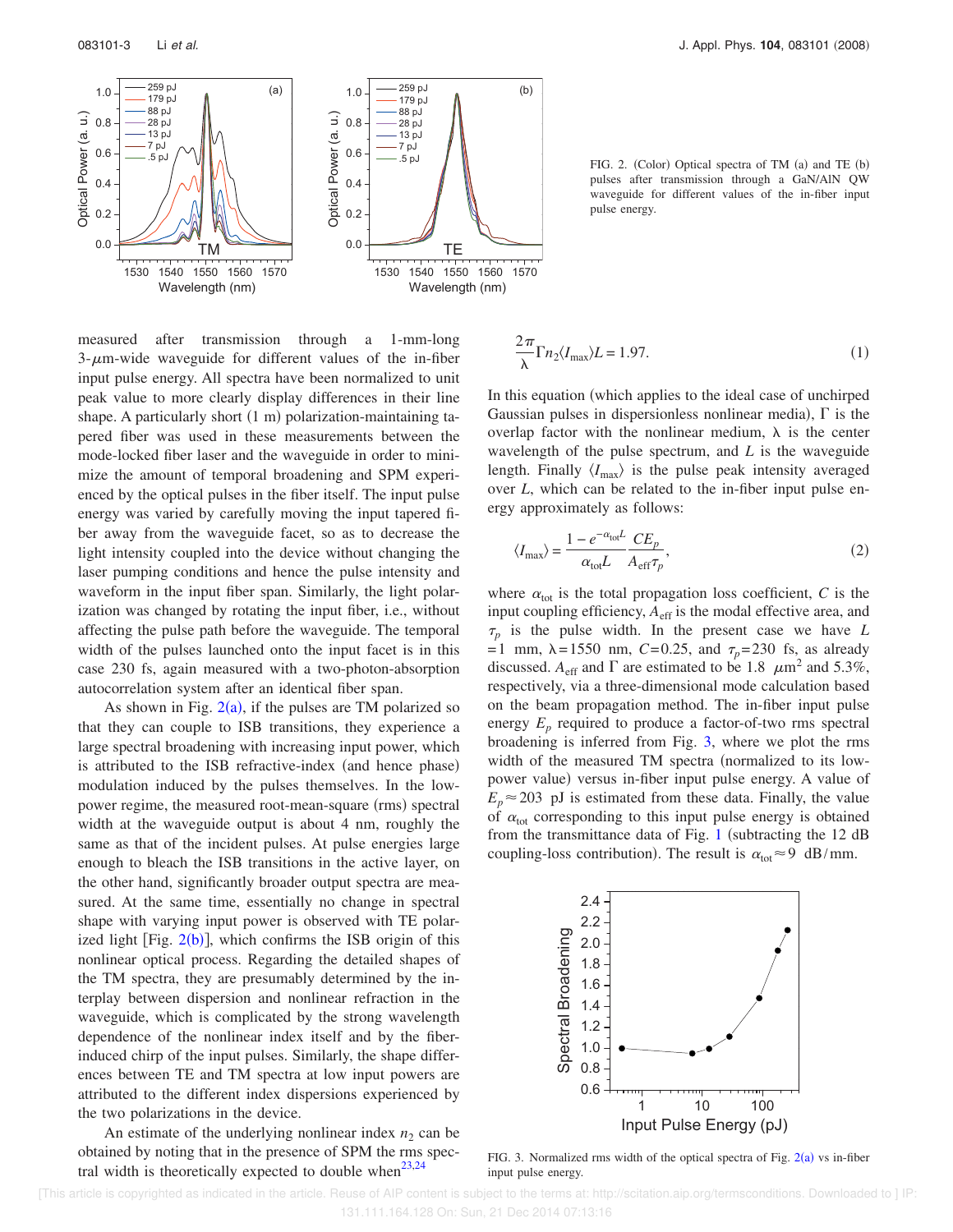

The nonlinear index  $n_2$  of the QW active layer at 1550 nm is then obtained from Eqs.  $(1)$  and  $(2)$  using all the parameter values just described, giving an estimate of 1.8  $\times 10^{-12}$  cm<sup>2</sup>/W. This value is in very good agreement with the results of a more detailed theoretical model described in the next section. At the same time, it is significantly larger than the value of  $2 \times 10^{-13}$  cm<sup>2</sup>/W reported in the only previous direct measurement of  $n_2$  in nitride QWs, where an unprocessed sample probed in a single-pass configuration was used.<sup>3</sup> Possible reasons for this large difference include a narrower ISB absorption linewidth in our sample, a better match between the excitation wavelength and that of maximum ISB nonlinear refraction, as well as the use of a waveguide geometry in our measurement.

### **III. THEORETICAL MODEL**

To further investigate the ISB nonlinearities of these QW devices, we have developed a theoretical model where we first compute the ISB absorption spectrum as a function of optical intensity based on the measurement results of the previous section), and then derive the associated refractive index via Kramers–Kronig transformations. Nitride QWs typically exhibit large ISB absorption linewidths mainly ascribed to thickness fluctuations.<sup>1-6</sup> Therefore, in this model we consider an inhomogeneously broadened ensemble of ISB transitions of center frequency  $\nu_{\xi}$  governed by a Gaussian probability distribution of spectral width  $\sigma$ ,

$$
P(\nu_{\xi}) = \frac{1}{\sqrt{2\pi\sigma^2}} e^{-\frac{(\nu_{\xi} - \nu_0)^2}{2\sigma^2}}.
$$
 (3)

The overall ISB absorption coefficient is then written as<sup>25</sup>

$$
\alpha_{\text{ISB}}(\nu, I) = \alpha_0 \int_{-\infty}^{+\infty} d\nu_{\xi} P(\nu_{\xi}) \frac{L(\nu - \nu_{\xi})}{1 + L(\nu - \nu_{\xi}) \frac{I}{I_{\text{sat}}}},
$$
(4)

where

$$
L(\nu - \nu_{\xi}) = \frac{(\Delta \nu/2)^2}{(\nu - \nu_{\xi})^2 + (\Delta \nu/2)^2}
$$
 (5)

is the homogeneously broadened line shape function of the ISB transitions with center frequency  $\nu_{\xi}$ .

In the present QW material, the average transition energy  $h\nu_0$  is equal to 785 meV, as determined from the measured ISB absorption spectrum shown in the inset of Fig. 1. The FWHM  $h\Delta v$  of the homogeneously broadened line shape function is taken to be 40 meV, based on a recent experimental report where such relatively large value was

FIG. 4. Calculated ISB absorption coefficient (a) and ISB contribution to the refractive index (b) plotted vs photon energy for different values of optical intensity.

attributed to dephasing via electron-electron scattering.<sup>6</sup> The spectral width  $\sigma$  of the Gaussian distribution function describing the inhomogeneous broadening is then selected so that the overall FWHM of the absorption spectrum of Eq.  $(4)$ is equal to the measured value of  $104 \text{ meV}$  (again as determined from the inset of Fig.  $1$ ). The remaining two parameters required to evaluate Eq.  $(4)$  are the absorption strength  $\alpha_0$  and the saturation intensity  $I_{\text{sat}}$  of the homogeneous line. These are determined from the waveguide transmittance data of Fig. 1, in conjunction with the following differential equation describing propagation of TM light in the same waveguide,

$$
\frac{dI}{dz} = -\left[\Gamma \alpha_{\text{ISB}}(\nu, I) + \alpha_{\text{WG}}\right]I.
$$
\n(6)

This equation together with the initial condition  $I(0)$  $=(CE_p)/(\tau_p A_{\text{eff}})$  can be used to calculate the waveguide transmittance  $C^2I(L)/I(0)$  at the experimental wavelength  $\lambda$  $=c/v$  of 1550 nm, as a function of in-fiber input pulse energy  $E_p$ . All required parameters are known (as discussed in the preceding paragraphs) except for  $\alpha_0$  and  $I_{\text{sat}}$ , which are then inferred by fitting the measured data of Fig. 1 to the calculated transmittance versus pulse energy. The best fit, given by the solid curve of Fig. 1, is obtained for  $\alpha_0 = 2.2$  $\times$  10<sup>3</sup> cm<sup>-1</sup> and *I*<sub>sat</sub>=3.9 W/ $\mu$ m<sup>2</sup>. Incidentally, this estimate for the ISB saturation intensity happens to be the same as the theoretical value reported in Ref. 26, which was computed using a self-consistent Poisson, Schrödinger, and rate equation solver.

In Fig.  $4(a)$  we plot several calculated ISB absorption spectra for different values of the optical intensity inside the waveguide. The peak absorption coefficient in the fully unsaturated regime is  $1.1 \times 10^3$  cm<sup>-1</sup>, which is reasonably close to the estimate of  $3.4 \times 10^3$  cm<sup>-1</sup> obtained from the absorbance data of Fig.  $1$  (with the difference mainly attributed to epitaxial variations along the wafer area and to uncertainties in the above estimate). The expected saturation behavior is clearly shown in this figure. In particular, a factor of 2 decrease in peak value is obtained in the presence of about 6.4 W/ $\mu$ m<sup>2</sup> of propagating light, somewhat larger than *I*sat because of the inhomogeneous nature of the transition broadening. It should be noted that the traces in this figure describe a situation where the absorption is both saturated and probed by the same wave at each photon energy (i.e., self-absorption saturation), which incidentally explains why no signs of spectral hole burning are observed. The associated contributions to the refractive index  $(n_{ISB})$ , computed via Kramers–Kronig transformations for each value of

 [This article is copyrighted as indicated in the article. Reuse of AIP content is subject to the terms at: http://scitation.aip.org/termsconditions. Downloaded to ] IP: 131.111.164.128 On: Sun, 21 Dec 2014 07:13:16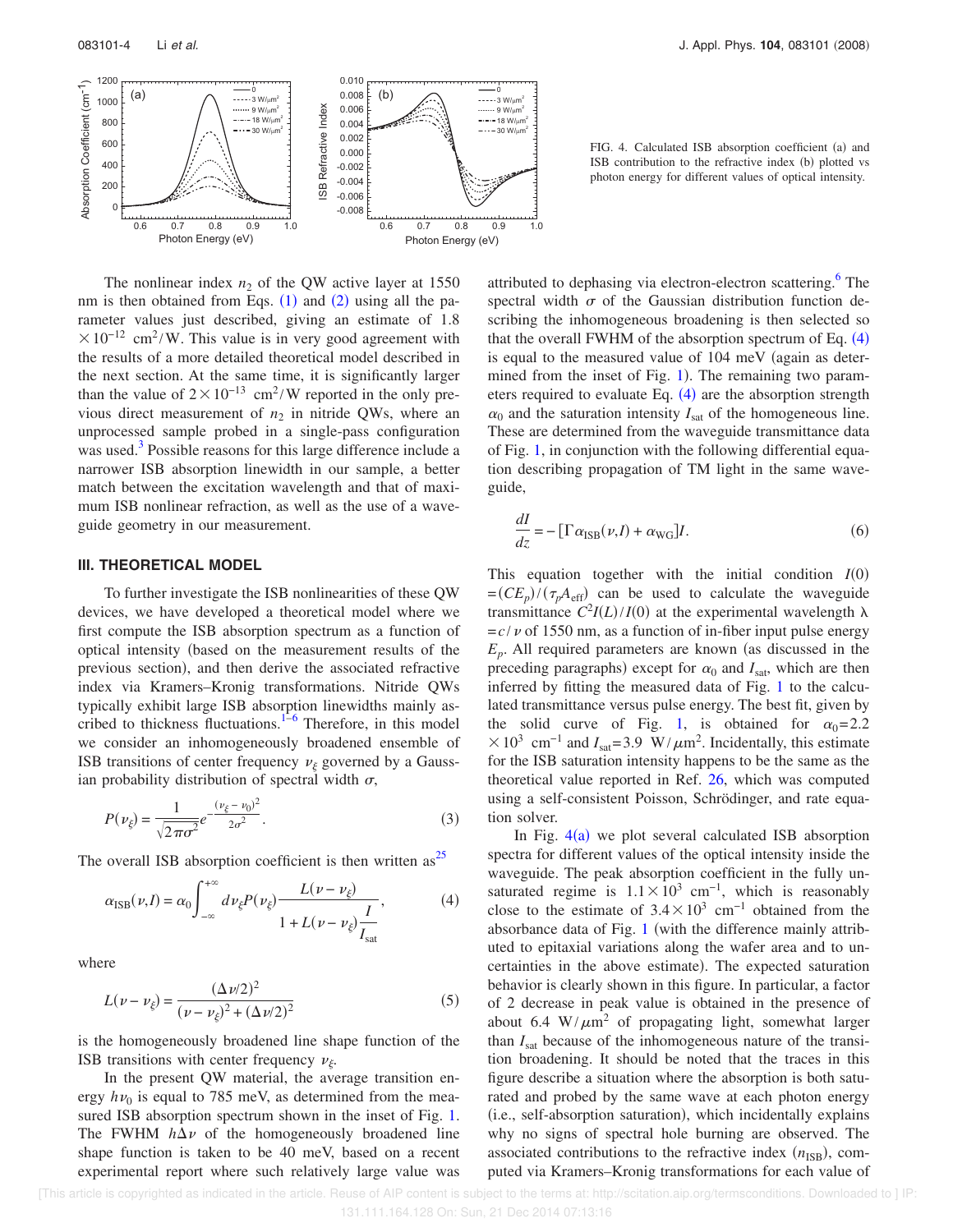

FIG. 5. Calculated nonlinear refractive index vs photon energy.

the optical intensity, are plotted in Fig.  $4(b)$ . As expected for a two-level system with a symmetric absorption line shape, both  $n_{\text{ISR}}$  and its intensity dependence exhibit a strong dispersion across the absorption bandwidth. In particular, the ISB refractive index is constant with intensity and equal to zero at the photon energy of peak absorption; vice versa, its absolute value and intensity dependence are largest near the half-width points in both directions.

Such large dispersion and complex intensity dependence imply that a description of ISB nonlinear refraction in terms of a constant nonlinear index  $n_2$  is in general not appropriate. For the purpose of comparing this model with the results of Sec. II, we have however computed  $n_2$  as a function of photon energy from the derivative  $\partial n_{\text{ISB}}/\partial I$  in the limit of zero intensity [based on the Taylor-series expansion  $n_{\text{ISB}}(I)$  $=n_{\text{ISB}}(I=0) + n_2 I$ . The result is plotted in Fig. 5. At the photon energy of 800 meV used in our measurements (i.e., for  $\lambda = 1550$  nm), this calculated nonlinear index is equal to  $2.5 \times 10^{-12}$  cm<sup>2</sup>/W, in very good agreement with the value of  $1.8 \times 10^{-12}$  cm<sup>2</sup>/W inferred from the data of Fig. 3 using Eq.  $(1)$ . In any case, it is important to emphasize that both estimates involve a number of approximations, most notably in Eq.  $(1)$  the neglect of the nonlinear-medium dispersion and of the input pulse chirp, and in Fig. 5 the assumption of a linear relation between  $n_{\text{ISB}}$  and *I*. Thus, in general the full model for  $n_{\text{ISB}}(\nu, I)$  described in this section–rather than the resulting estimate for  $n_2$ -should be used in the study of any nonlinear optical process related to ISB refractive-index saturation.

### **IV. CONCLUSIONS**

The results plotted in Fig.  $4(b)$  indicate that large refractive-index changes are induced in nitride QWs in the presence of optical pulses with peak intensities of a few tens of  $W/\mu m^2$ . Based on Eq. (2), under the experimental conditions used in this work such intensity levels can be produced throughout the waveguide with in-fiber input pulse energies of a few hundred picojoules (consistent with the data of Fig. 3). While such values are already experimentally accessible, a substantial reduction in the switching energy–by at least an order of magnitude–will likely be required before practical all-optical modulators and switches based on this nonlinearity can be developed. In this regard it is important to point out that several parameters of the present devices have large margins of improvement to further optimize the nonlinear response.

For instance, the input coupling efficiency *C* can be increased with the use of antireflection coatings and/or coupling optics providing a better match to the waveguide fundamental mode. Based on previously reported results with similar waveguides,<sup>15,27</sup> a factor of at least 2 improvement in *C* can be readily achieved, leading to a decrease in the required in-fiber control-pulse switching energy by the same amount. A similar improvement can be obtained using QWs providing ISB transitions at slightly longer wavelengths so that the effective nonlinear index is peaked at the desired operation wavelength of  $1550$  nm (cf. Fig.  $5$ ). The QW structural quality can also be further improved so as to decrease the absorption linewidth and correspondingly increase the ISB absorption and index nonlinearities. The present state of the art for near-infrared ISB transitions in GaN/AlN QWs is a Lorentzian (i.e., homogeneously broadened) absorption line with FWHM of 40 meV. $6$  For such QWs, a maximum nonlinear index  $n_2$  of  $19.6 \times 10^{-12}$  cm<sup>2</sup>/W is computed using the model of the previous section, as opposed to 4.4  $\times 10^{-12}$  cm<sup>2</sup>/W in Fig. 5. The QW doping level (which affects the absorption strength  $\alpha_0$ ) and the waveguide length *L* are two other adjustable parameters that can be used to optimize the tradeoff between transmission losses and nonlinear response. Finally, the homogeneous saturation intensity  $I_{\text{sat}}$  can also be decreased using more complex bandgapengineered systems such as coupled  $QWs$ ,  $^{26,28}$  which incidentally have been recently demonstrated with nitride semiconductors.<sup>7,8</sup> For example, the simulations presented in Ref. 26 suggest that a 30 times decrease in  $I_{\text{sat}}$  can be obtained in these structures. With various combinations of these prescriptions, nitride QW waveguides are therefore promising for all-optical switching via cross-phase modulation with control-pulse energies of order 10 pJ and simultaneously ultrafast response times.

#### **ACKNOWLEDGMENTS**

This work was supported by NSF under Grant No. ECS-0622102.

- <sup>1</sup>C. Gmachl, H. M. Ng, S.-N. G. Chu, and A. Y. Cho, Appl. Phys. Lett. **77**, 3722 (2000).
- $2^2$ N. Iizuka, K. Kaneko, and N. Suzuki, Appl. Phys. Lett. **81**, 1803 (2002). <sup>3</sup>R. Rapaport, G. Chen, O. Mitrofanov, C. Gmachl, H. M. Ng, and S. N. G. Chu, Appl. Phys. Lett. **83**, 263 (2003).
- 4 J. Hamazaki, S. Matsui, H. Kunugita, K. Ema, H. Kanazawa, T. Tachibana, A. Kikuchi, and K. Kishino, Appl. Phys. Lett. 84, 1102 (2004). 5 I. Friel, K. Driscoll, E. Kulenica, M. Dutta, R. Paiella, and T. D. Moustakas, J. Cryst. Growth 278, 387 (2005).
- 6 L. Nevou, M. Tchernycheva, L. Doyennette, F. H. Julien, E. Warde, R. Colombelli, F. Guillot, S. Leconte, E. Monroy, T. Remmele, and M. Albrecht, Superlattices Microstruct. 40, 412 (2006).
- <sup>7</sup>M. Tchernycheva, L. Nevou, L. Doyennette, F. H. Julien, F. Guillot, E. Monroy, T. Remmele, and M. Albrecht, Appl. Phys. Lett. **88**, 153113  $(2006).$
- <sup>8</sup>K. Driscoll, A. Bhattacharyya, T. D. Moustakas, R. Paiella, L. Zhou, and D. J. Smith, Appl. Phys. Lett. 91, 141104 (2007).
- <sup>9</sup>D. Hofstetter, S.-S. Schad, H. Wu, W. J. Schaff, and L. F. Eastman, Appl. Phys. Lett. 83, 572 (2003).
- <sup>10</sup>A. Vardi, G. Bahir, F. Guillot, C. Bougerol, E. Monroy, S. E. Schacham,